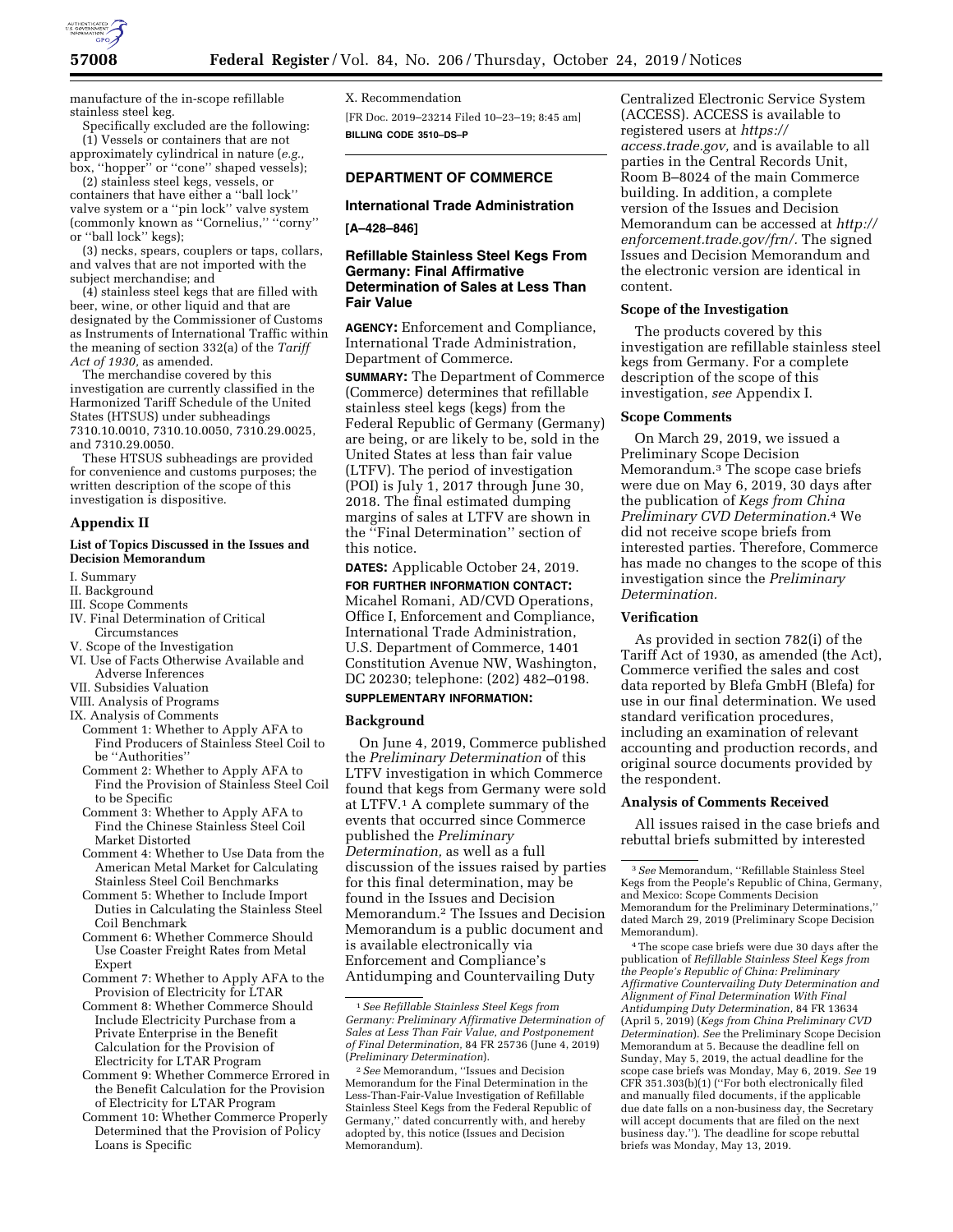parties in this proceeding are discussed in the Issues and Decision Memorandum. A list of the issues raised by parties and responded to by Commerce in the Issues and Decision Memorandum is attached at Appendix II.

# **Changes Since the Preliminary Determination**

Based on our analysis of the comments received and our findings at verification, we made certain changes to the margin calculations for Blefa since the *Preliminary Determination.* For a discussion of these changes, *see* the Issues and Decision Memorandum.

# **All-Others Rate**

Section  $735(c)(5)(A)$  of the Act provides that the estimated weightedaverage dumping margin for all-other producers and exporters not individually investigated shall be equal to the weighted average of the estimated weighted-average dumping margins established for individually investigated exporters and producers, excluding any margins that are zero or *de minimis* or any margins determined entirely under section 776 of the Act. Blefa is the only respondent for which Commerce calculated an estimated weightedaverage dumping margin that is not zero, *de minimis,* or based entirely on facts otherwise available. Therefore, for purposes of determining the all-others rate, and pursuant to section 735(c)(5)(A) of the Act, we are using the estimated weighted-average dumping margin calculated for Blefa, as referenced in the ''Final Determination'' section below.

# **Final Determination**

Commerce determines that the following estimated weighted-average dumping margins exist for the period July 1, 2017 through June 30, 2018:

| Producer/exporter | Weighted-<br>average<br>dumping<br>margin<br>(percent) |
|-------------------|--------------------------------------------------------|
| Blefa GmbH        | 7.47                                                   |
|                   | 7.47                                                   |

# **Continuation of Suspension of Liquidation**

In accordance with section 735(c)(1)(B) of the Act, we will instruct U.S. Customs and Border Protection (CBP) to continue the suspension of liquidation of all appropriate entries of kegs from Germany, as described in Appendix I to this notice, which were entered, or withdrawn from warehouse, for consumption on or after June 4,

2019, the date of publication of the *Preliminary Determination* of this investigation in the **Federal Register.** 

Pursuant to section 735(c)(l) of the Act and 19 CFR 351.210(d), Commerce will instruct CBP to require cash deposits equal to the weighted-average dumping margins indicated in the table above as follows: (1) The cash deposit rate for Blefa will be equal to the estimated weighted-average dumping margin determined in this final determination; (2) if the exporter is not a respondent identified above, but the producer is, then the cash deposit rate will be equal to the company-specific estimated weighted-average dumping margin established for that producer of the subject merchandise; and (3) the cash deposit rate for all other producers and exporters will be 7.47 percent, the all-others estimated weighted-average dumping margin. These suspension of liquidation and cash deposit instructions will remain in effect until further notice.

# **Disclosure**

We will disclose the calculations performed within five days of public announcement of this notice in accordance with 19 CFR 351.224(b).

### **International Trade Commission Notification**

In accordance with section 735(d) of the Act, Commerce will notify the International Trade Commission (ITC) of its final determination. Because the final determination is affirmative, in accordance with section 735(b)(2) of the Act, the ITC will make its final determination as to whether the domestic industry in the United States is materially injured, or threatened with material injury, by reason of imports of kegs from Germany no later than 45 days after our final determination. If the ITC determines that material injury or threat of material injury does not exist, the proceeding will be terminated and all cash deposits will be refunded. If the ITC determines that such injury does exist, Commerce will issue an antidumping duty order directing CBP to assess, upon further instruction by Commerce, antidumping duties on all imports of the subject merchandise entered, or withdrawn from warehouse, for consumption on or after the effective date of the suspension of liquidation.

# **Notification Regarding Administrative Protective Orders**

This notice serves as a reminder to parties subject to administrative protective order (APO) of their responsibility concerning the disposition of proprietary information

disclosed under APO in accordance with 19 CFR 351.305(a)(3). Timely written notification of the return or destruction of APO materials, or conversion to judicial protective order, is hereby requested. Failure to comply with the regulations and the terms of an APO is a violation subject to sanction.

### **Notification to Interested Parties**

This determination and this notice are issued and published pursuant to sections 735(d) and 777(i)(1) of the Act and 19 CFR 352.210(c).

Dated: October 17, 2019.

#### **Jeffrey I. Kessler,**

*Assistant Secretary for Enforcement and Compliance.* 

#### **Appendix I**

#### **Scope of the Investigation**

The merchandise covered by this investigation are kegs, vessels, or containers with bodies that are approximately cylindrical in shape, made from stainless steel (*i.e.,* steel containing at least 10.5 percent chromium by weight and less than 1.2 percent carbon by weight, with or without other elements), and that are compatible with a ''D Sankey'' extractor (refillable stainless steel kegs) with a nominal liquid volume capacity of 10 liters or more, regardless of the type of finish, gauge, thickness, or grade of stainless steel, and whether or not covered by or encased in other materials. Refillable stainless steel kegs may be imported assembled or unassembled, with or without all components (including spears, couplers or taps, necks, collars, and valves), and be filled or unfilled.

''Unassembled'' or ''unfinished'' refillable stainless steel kegs include drawn stainless steel cylinders that have been welded to form the body of the keg and attached to an upper (top) chime and/or lower (bottom) chime. Unassembled refillable stainless steel kegs may or may not be welded to a neck, may or may not have a valve assembly attached, and may be otherwise complete except for testing, certification, and/or marking.

Subject merchandise also includes refillable stainless steel kegs that have been further processed in a third country, including but not limited to, attachment of necks, collars, spears or valves, heat treatment, pickling, passivation, painting, testing, certification or any other processing that would not otherwise remove the merchandise from the scope of the investigation if performed in the country of manufacture of the in-scope refillable stainless steel keg.

Specifically excluded are the following: (1) vessels or containers that are not approximately cylindrical in nature (*e.g.,* 

box, "hopper" or "cone" shaped vessels); (2) stainless steel kegs, vessels, or containers that have either a ''ball lock'' valve system or a ''pin lock'' valve system (commonly known as ''Cornelius,'' ''corny'' or ''ball lock'' kegs);

(3) necks, spears, couplers or taps, collars, and valves that are not imported with the subject merchandise; and